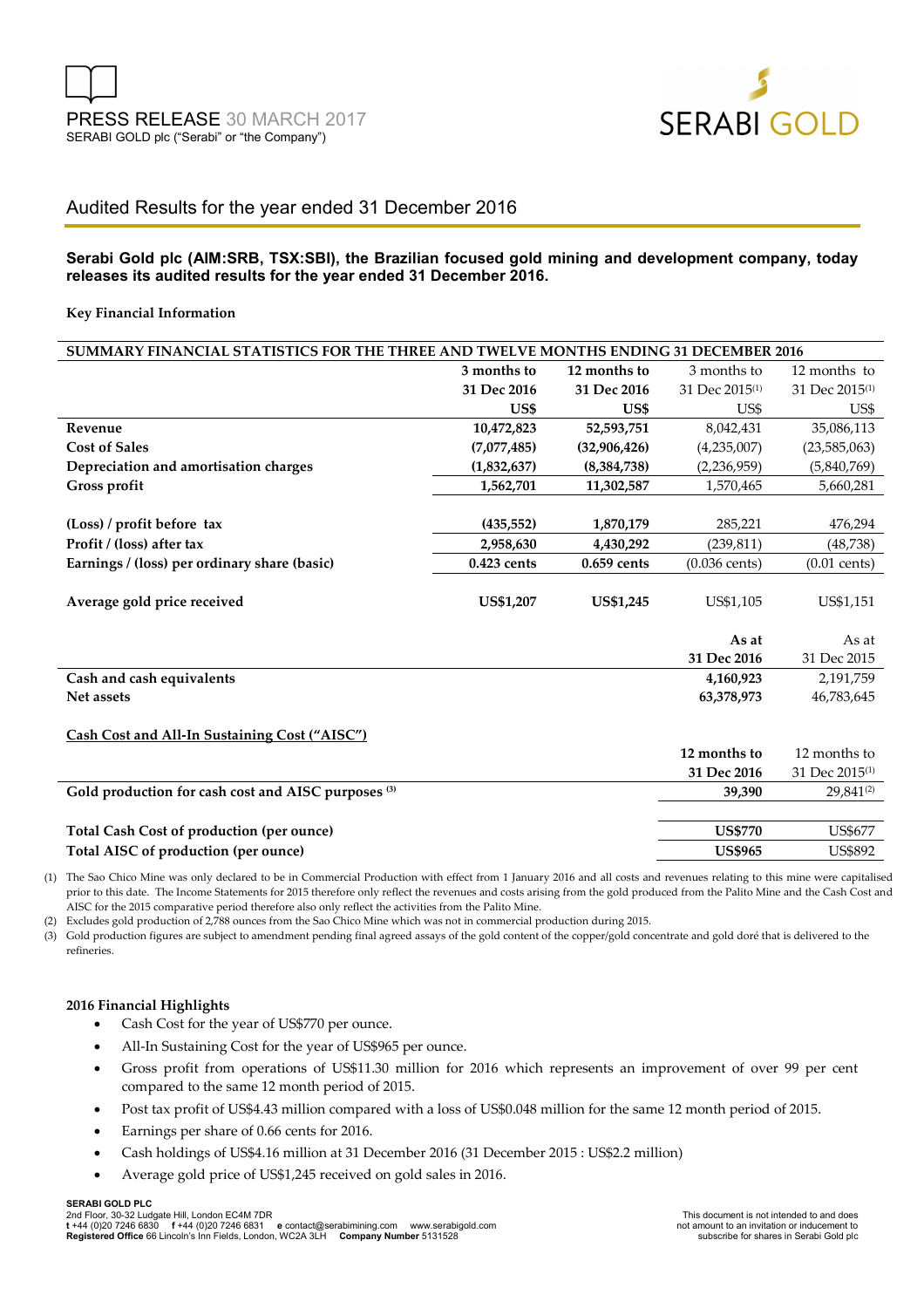



- Negligible borrowings with secured debt facilities outstanding at 31 December of only US\$1.37 million.
- Borrowings of approximately US\$8.50 million settled during the year.
- Unit production costs per tonne reduced by 12.7 per cent in local currency terms year on year.

# **2017 Guidance**

- Forecast gold production for 2017 expected to be approximately 40,000 ounces.
- Cost guidance for 2017 of an All-In Sustaining Cost of US\$950 to US\$975 per ounce.

# **Post Year End Highlights**

• Approximately 6,600 ounces of gold produced during the first two months of 2017.

# **2016 Operational Highlights**

- Record annual production of 39,390 ounces of gold, exceeding guidance and representing a 21 per cent improvement compared with the 2015 calendar year.
- Plant capacity increased with installation of third ball mill. Average milled tonnage now approximately 500 tonnes per day ("tpd").
- Total tonnage mined of approximately 159,000 tonnes, a 17 per cent increase compared with the preceding year.
- Total tonnage processed of approximately 159,000 tonnes, representing a 22 per cent improvement compared with 2015.
- Milled ore grades of 8.11 grammes per tonne ("g/t") of gold.
- New exploration licences at Sao Chico have been acquired immediately to the east and west of the Sao Chico Mine deposit, offering excellent opportunity to expand the deposit, with exploration already underway.
- Ground induced polarisation ("IP") survey undertaken at Sao Chico has identified some excellent targets within 500 metres of the current operation.
- The Company has three additional gold discoveries within three kilometres of the Palito deposit providing further potential for near term resource and production growth.
- At Sao Chico the main ramp has now been deepened to the 71mRL, some 170 vertical metres below surface.
- Two new sectors brought into development at Palito, being Senna to the west and Chico da Santa to the east.
- In the Palito Main Zone, the main ramp has now reached the -50mRL, where the G3 vein has been intersected and is ready to be developed.

## **Fourth quarter 2016 Operational Highlights**

- Gold production of 9,413 ounces for the fourth quarter of 2016 (Q3 2016 10,233 ounces).
- Mine ore production totalled  $44,579$  tonnes for the fourth quarter ( $Q3\,2016 43,133$  tonnes):
	- 34,611 tonnes at a grade of 7.38 g/t of gold from Palito.
	- 9,968 tonnes at a grade of 14.38 g/t of gold from Sao Chico.
- 40,485 tonnes of ore processed through the plant during the quarter for the combined mining operations, at a combined grade of 7.60 g/t of gold.
- 2,624 metres of horizontal mine development completed in the quarter with 1,928 metres completed at Palito and 696 metres at Sao Chico.
- During the quarter, the installation of a new carbon regeneration kiln was completed, this is now effectively regenerating 'fouled' carbon and early results suggest significant improvement in gold recoveries.
- At Palito the development of the Senna vein is continuing, with sublevels being developed on 250mRL, 237mRL, 225mRL, 210mRL and ramping down to the 180mRL.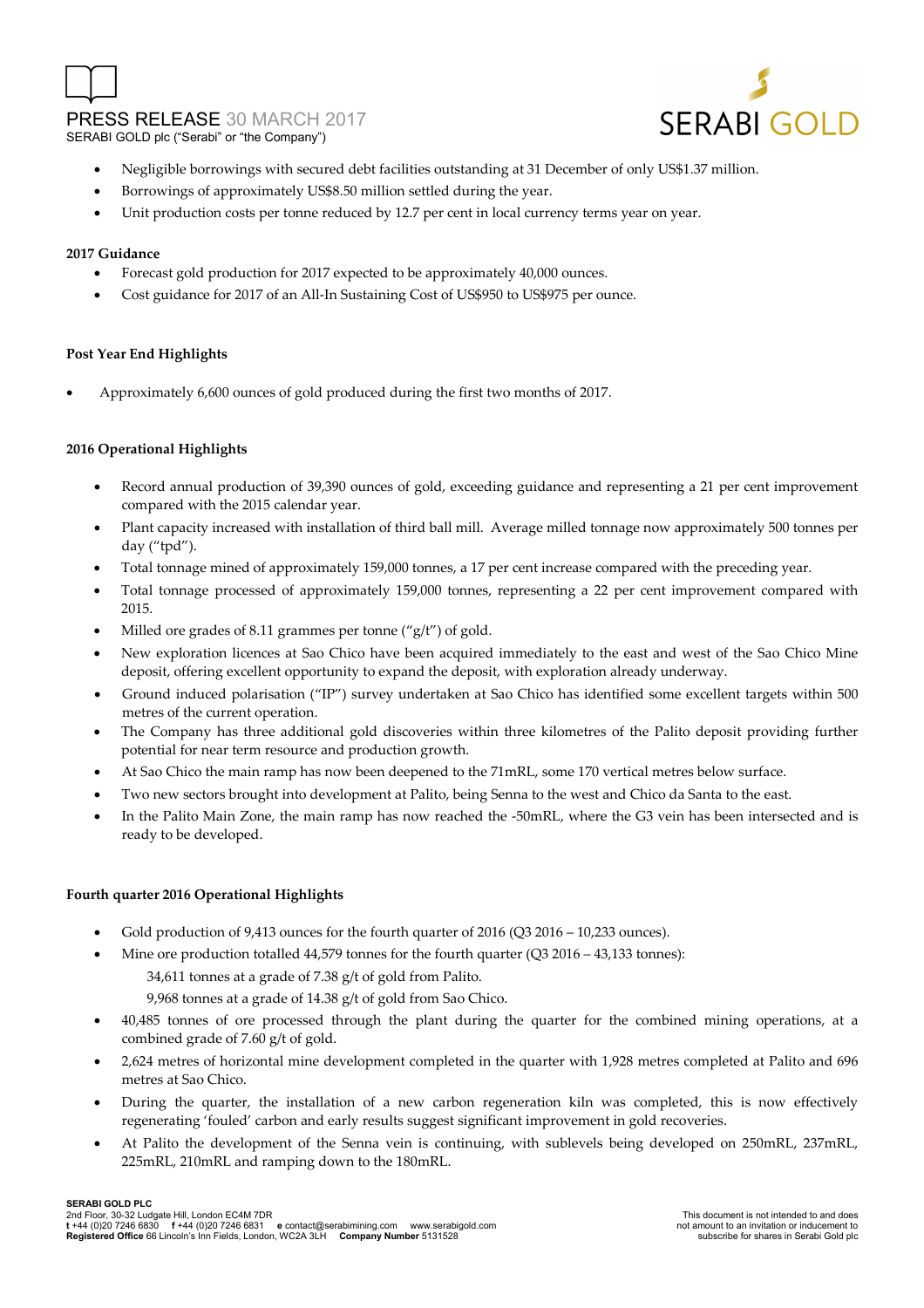



- During the fourth quarter, a total of 2,814 metres of underground diamond drilling was completed across both sites. At Sao Chico, a combination of exploration and evaluation drilling totalling 1,267 metres was completed, mostly drilling the inferred resource blocks below the 86mRL. At Palito, a total of 1,547 metres of mostly exploration drilling was completed, principally drilling the inferred resource blocks on the Senna vein below the 200mRL.
- At the year end, the combined surface stockpiles at Palito and Sao Chico totalled 21,000 tonnes of ore with an average grade of 4.0 g/t of gold.

# **Mike Hodgson, CEO of Serabi commented,**

*"2016 has been an excellent year for the Company. As announced on 23 January 2017 we produced 39,390 ounces of gold for the year, exceeding our production guidance. The financial results that we have released today reflect the strong operational performance with a gross operating profit reported of over US\$10.6 million. With the cash generated we have been able to settle approximately US\$8.50 million of debt that the Company had outstanding at the end of 2015 and significantly strengthen the balance sheet.* 

*"We continue to look for efficiencies and improvements and it is pleasing to report that our unit production costs per tonne have decreased year on year by almost 13 per cent when looked at in local currency terms. Our results have been unavoidably impacted by the 20 per cent strengthening of the Brazilian Real over the past 12 months and, whilst many of the forecasts that we read indicate a weakening of the currency during 2017, we work on the principal of focussing on the items that we can control and therefore our simple objective is to reduce our costs to the lowest levels possible.* 

*"2017 will, from an operational perspective, be a period of consolidation. Both the Palito and Sao Chico Mines are now in a reasonably steady state and at the current time we are forecasting production of 40,000 ounces for the year, similar to the output for 2016. Whilst opportunities may present themselves that could create gold production improvements at both Palito and Sao Chico, significant future production growth is most likely to come from establishing new mineable ore-bodies. I am hopeful that during 2017 we can re-invest surplus cash into exploration programmes that will generate these additional ore-bodies. With four discoveries already made at Palito and the Currutela discovery certainly looking as if it is a strike extension of the Palito deposit I am very confident that the probability of successfully increasing our production over the next 12 to 18 months is high.* 

*"In addition, the Sao Chico Mine sits within what is a larger regional shear structure and having secured the exploration licences to the east and west and with numerous historic gold occurrences in the area, it seems likely that future exploration programmes will identify additional mineable resources within the vicinity of the existing Sao Chico deposit. Whilst the exploration here is less developed and, unlike Palito we have no existing drilled discoveries, considering the geological setting, we are of the view that the Sao Chico Mine, whilst smaller*  today than Palito, has the scope to expand significantly and ultimately host a larger mineral resource than Palito. Whilst the ground *geophysics programme that we started at the end of 2016 had to be suspended due to an early onset of the wet season, the initial results were very encouraging and identified a number of significant anomalies that appear larger that Sao Chico itself. We want to restart and complete the programme as soon as conditions permit and, if successful, will look to follow this up with some initial surface drilling.* 

*"When I look back to 12 months ago my priorities were to ensure that we met our production guidance and paid down our debt. I am pleased that we exceeded our initial guidance by 6.5 per cent and settled almost 75 per cent of our debt. For this next 12 months we will focus on identifying and developing the future production growth for the Group. Our target is to expand annualised production by the end of 2018 to 60,000 to 70,000 ounces and for a similar level of increase within a further two years. I strongly believe that we can achieve this from the opportunities that we have in our current tenements and I hope that before the end of this year I can present hard evidence that this growth plan is well underway to being realised."* 

## **Chairman's Statement**

Serabi has successfully delivered another year of production growth, with gold production for 2016 representing a 21 per cent year on year improvement and a very satisfying 6.5 per cent improvement over the initial production guidance provided by management. With the Palito and Sao Chico Mines now operating at planned levels and 40,000 ounces of gold production is forecast for 2017. Therefore, our focus is now, very much, on evaluation of the existing discoveries and other exciting exploration opportunities that exist around both mines and successful development of these will bring a further opportunity to increase production and a significant step change in the Group's evolution.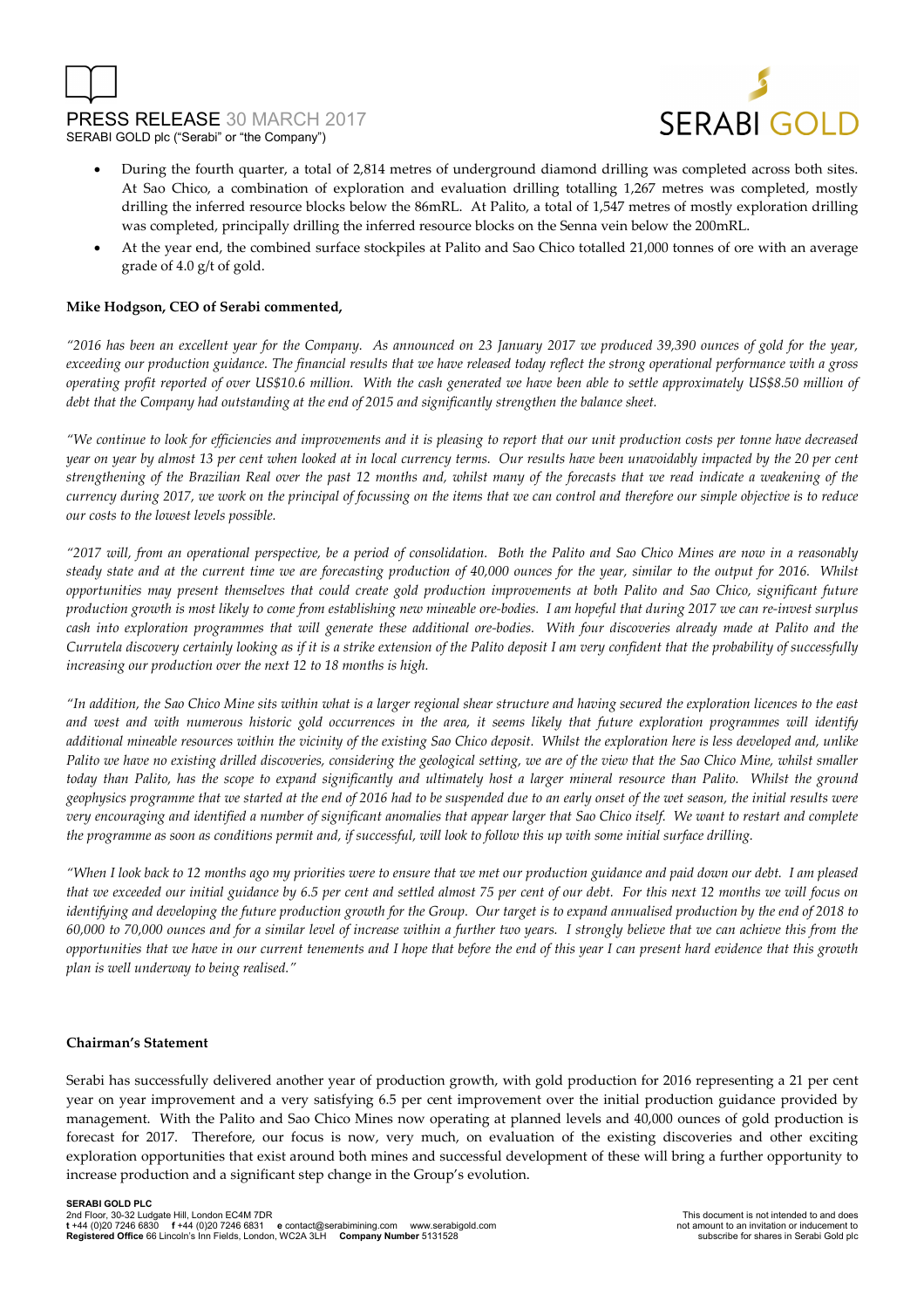

Serabi's Board continues to see growth as the key to the long term success for the Company, although it will remain focused on maximising cash generation and it is not lost on the Board that small producers such as Serabi can generate greater levels of operational cash flow than larger producers by being focused on establishing high quality operations. Ultimately there should always be increased economies associated with scale. To maximise the Group's leverage in the short term on its existing skill, knowledge and contact base, Serabi remains very much a Brazilian focused producer and developer. We have established a loyal and experienced management team that has been together for several years. The extensive collective operational experience that they have has been a key factor in the ability to bring two mines into production, on budget and within a short time frame, and will be key to the Group's future growth.

The sentiment within the mining sector feels more positive than 12 months ago and it is evident to me that the larger mining groups having been focused on cost reduction for the past few years and getting their houses in order, are once again putting investment into their own exploration and have a renewed appetite for looking to the junior sector for opportunities to support their own growth. This, in turn, brings renewed investor interest and support for the sector to boost growth and new developments. After the last few difficult years it is a welcome indicator for renewed optimism.

However, as the last 12 months have shown, the world is an unpredictable place. Commodity price volatility is not a friend to the resource sector and for good reason can stimulate a cautionary approach. Your Board will therefore be judicious in its own strategy for growth as it seeks to maximise the value that it can achieve from each dollar spent. We will insist that management continue to follow its tested risk reducing formula and systematic approach to exploration activity. We continue to be very excited about the prospects that we have in our own tenements and whilst we insist on a pragmatic and risk reduction approach, we are also aware that we need to build value quickly and make the most of the Group's current position and strength. This needs to be balanced with the concurrent need to continue to improve the Group's working capital position and improve its resilience to short term market movements that can negatively impact on cash flow and margin.

We started the first phase of an increased exploration effort during the second half of 2016 with some initial geophysics programmes around the Palito and Sao Chico Mines. The results at Palito from the down the hole electromagnetic ("EM") programmes have helped us better understand the size and location of existing discoveries and will help us plan the next phase of evaluating these. At Sao Chico the work was suspended because of weather conditions but the initial signs have been very encouraging and continue to support management's belief that the current Sao Chico Mine is just a small part of a much larger regional feature and structure. In this respect the successful acquisition of the exploration rights, during 2016, over exploration tenements surrounding the current Sao Chico operations was very important. The weather in the early part of the year can limit the efficiency and nature of exploration programmes, but management is actively planning the next stages of work and considering the optimum solutions that will ensure the Group can properly finance these.

Management continue to actively assess other opportunities in Brazil and our track record of moving exploration projects into production makes Serabi an attractive partner for companies with less operational experience. However, it remains difficult to find the blend of project and price that makes an acquisition compelling and, whilst we recognise that Serabi needs to grow and make a step change that will be reflected in its valuation, the Board will only pursue opportunities that will bring strong, long term returns to our existing shareholders.

The next 12 months will continue to bring challenges but also, I am sure, rewards. I am optimistic about the outlook for gold and believe that we have now positioned Serabi to benefit from and grow on the back of it. We have built a strong platform for our longer term growth and will do all that we can to realise this growth quickly and efficiently.

On behalf of the Board of Directors I would like to extend my appreciation to the employees and management of Serabi for a job well done during the past year. Their hard work and determination to succeed means your Company is well positioned to reap the benefits of the higher gold price environment we expect during 2017 and beyond. Finally, thank you to our shareholders, large and small, for your patience during the last few years. I continue to believe the future is extremely bright for Serabi.

# **T. Sean Harvey - Chairman**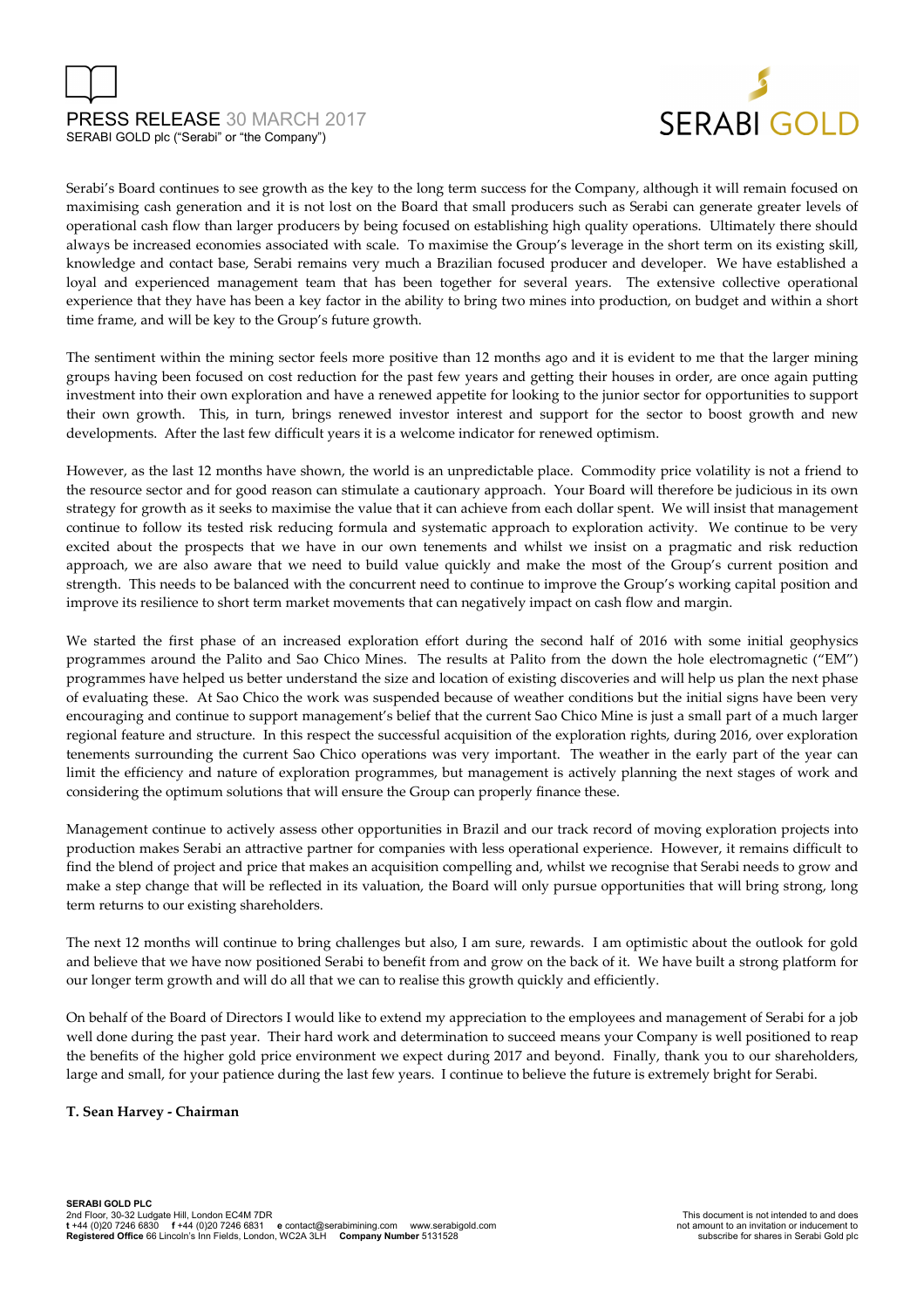



Serabi's Directors Report and Financial Statements for the year ended 31 December 2016 together the Chairman's Statement and the Management Discussion and Analysis, are available from the Company's website – www.serabigold.com and will be posted on SEDAR at www.sedar.com.

**This announcement is inside information for the purposes of Article 7 of Regulation 596/2014.** 

# **Enquiries**

# **SERABI GOLD plc**

**Michael Hodgson t** +44 (0)20 7246 6830 Chief Executive **m** +44 (0)7799 473621

**Clive Line t** +44 (0)20 7246 6830 Finance Director **m** +44 (0)7710 151692

**e** contact@serabigold.com

www.serabigold.com

# **BEAUMONT CORNISH Limited**

| Nominated Adviser & Financial Adviser |                          |  |  |  |
|---------------------------------------|--------------------------|--|--|--|
| Roland Cornish                        | $t + 44 (0)20 7628 3396$ |  |  |  |
| Michael Cornish                       | t +44 (0)20 7628 3396    |  |  |  |

# **PEEL HUNT LLP**

**UK Broker**

Matthew Armitt **t** +44 (0)20 7418 8900 Ross Allister **t** +44 (0)20 7418 8900

**Blytheweigh UK Financial PR** 

Tim Blythe **t** +44 (0)20 7138 3204

Camilla Horsfall **t** +44 (0)20 7138 3224

Copies of this release are available from the Company's website at **www.serabigold.com** 

Neither the Toronto Stock Exchange, nor any other securities regulatory authority, has approved or disapproved of the contents of this announcement.

The following information, comprising, the Income Statement, the Group Balance Sheet, Group Statement of Changes in Shareholders' Equity, and Group Cash Flow, is extracted from these financial statements.

The Company will, in compliance with Canadian regulatory requirements, post its Management Discussion and Analysis for the year ended 31 December 2016 and its Annual Information Form on SEDAR at www.sedar.com. These documents will also available from the Company's website – www.serabigold.com.

#### **Annual Report**

The Annual Report has been published by the Company on its website at www.serabigold.com and printed copies are expected to be available by 15 May 2017. Additional copies will be available to the public, free of charge, from the Company's offices at  $2<sup>nd</sup>$  floor, 30 – 32 Ludgate Hill, London, EC4M 7DR and will be available to download from the Company's website at www.serabigold.com.

#### **Forward-looking statements**

Certain statements in this announcement are, or may be deemed to be, forward looking<br>statements. Forward looking statements are identified by their use of terms and phrases<br>such as "believe", "could", "should" ''envisage'' or the negative of those, variations or comparable expressions, including references to assumptions. These forward looking statements are not based on historical facts but rather on the Directors' current expectations and assumptions regarding the Company's future growth, results of operations, performance, future capital and other expenditures (including the amount, nature and sources of funding thereof), competitive advantages, business prospects and opportunities. Such forward looking statements reflect the Directors' current beliefs and assumptions and are based on information currently available to the Directors. A number of factors could cause actual results to differ materially from the results discussed in the forward looking statements including risks associated with vulnerability to general economic and business conditions, competition, environmental and other regulatory changes, actions by governmental authorities, the availability of capital markets, reliance on key personnel, uninsured and underinsured losses and other factors, many of which are beyond the control of the Company. Although any forward looking statements

contained in this announcement are based upon what the Directors believe to be reasonable assumptions, the Company cannot assure investors that actual results will be consistent with such forward looking statements.

#### **Qualified Persons Statement**

The scientific and technical information contained within this announcement has been reviewed and approved by Michael Hodgson, a Director of the Company. Mr Hodgson is an Economic Geologist by training with over 25 years' experience in the mining industry. He holds a BSc (Hons) Geology, University of London, a MSc Mining Geology, University of Leicester and is a Fellow of the Institute of Materials, Minerals and Mining and a Chartered Engineer of the Engineering Council of UK, recognizing him as both a Qualified Person for the purposes of Canadian National Instrument 43-101 and by the AIM Guidance Note on Mining and Oil & Gas Companies dated June 2009.

*Neither the Toronto Stock Exchange, nor any other securities regulatory authority, has approved or disapproved of the contents of this news release.*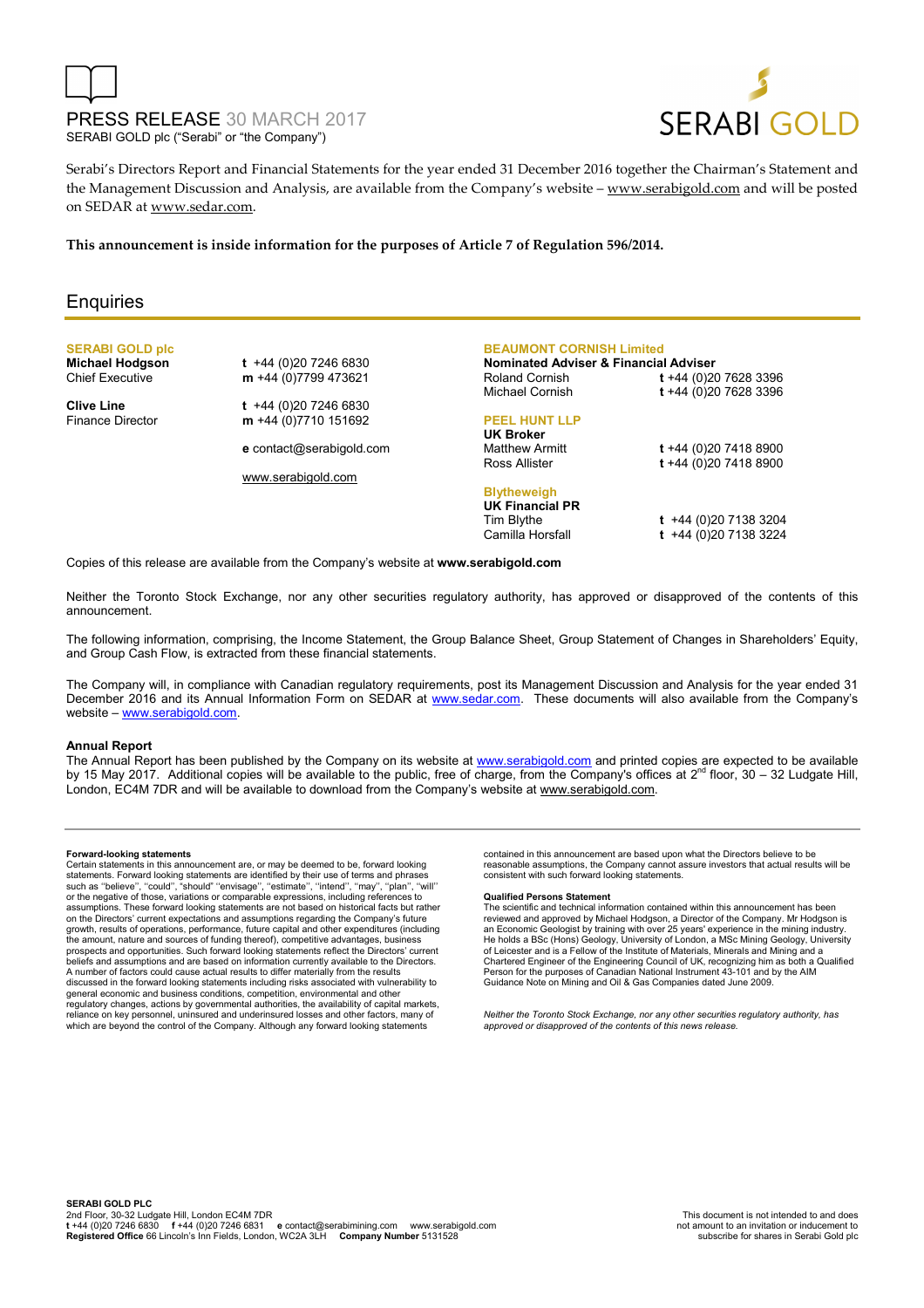

The data included in the selected annual information table below is taken from the Company's annual audited financial statements for the year ended 31 December 2016, which were prepared in accordance with International Financial Reporting Standards in force at the reporting date and their interpretations issued by the International Accounting Standards Board ("IASB") and adopted for use within the European Union (IFRS) and with IFRS and their interpretations issued by the IASB. There are no material differences on application to the Group. The consolidated financial statements have also been prepared in accordance with those parts of the Companies Act 2006 applicable to companies reporting under IFRS.

The audited financial statements for the year ended 31 December 2016 will be presented to shareholders for adoption at the Company's next Annual General Meeting and filed with the Registrar of Companies.

# **Statement of Comprehensive Income**

For the year ended 31 December 2016

|                                                                          |                | Group        |                |
|--------------------------------------------------------------------------|----------------|--------------|----------------|
|                                                                          |                | For the year | For the year   |
|                                                                          |                | ended 31     | ended 31       |
|                                                                          |                | December     | December       |
|                                                                          |                | 2016         | 2015           |
|                                                                          | <b>Notes</b>   | US\$         | US\$           |
| <b>CONTINUING OPERATIONS</b>                                             |                |              |                |
| Revenue                                                                  |                | 52,593,751   | 35,086,113     |
| Cost of sales                                                            |                | (32,906,426) | (23,585,063)   |
| Depreciation and amortisation charges                                    |                | (8,384,738)  | (5,840,769)    |
| Gross profit                                                             |                | 11,302,587   | 5,660,281      |
| Administration expenses                                                  |                | (4,962,524)  | (4,379,770)    |
| Share-based payments                                                     |                | (350, 899)   | (404, 075)     |
| Gain on disposal of fixed asset                                          |                | 34,742       |                |
| Operating profit                                                         |                | 6,023,906    | 876,436        |
| Foreign exchange loss                                                    |                | (236, 619)   | (71,280)       |
| Finance expense                                                          | 4              | (3,917,681)  | (1,533,008)    |
| Income on financial instruments                                          |                |              | 1,203,023      |
| Finance income                                                           | $\overline{4}$ | 573          | 1,123          |
| Profit before taxation                                                   |                | 1,870,179    | 476,294        |
| Income tax benefit / (expense)                                           |                | 2,560,113    | (525, 032)     |
| Profit / (loss) for the period from continuing operations <sup>(1)</sup> |                | 4,430,292    | (48,738)       |
|                                                                          |                |              |                |
| Other comprehensive income (net of tax)                                  |                |              |                |
| Items that may be reclassified subsequently to profit or loss            |                |              |                |
| Exchange differences on translating foreign operations                   |                | 8,618,687    | (20, 490, 243) |
| Total comprehensive profit / (loss) for the period <sup>(1)</sup>        |                | 13,048,980   | (20,538,981)   |
| Profit / (loss) per ordinary share (basic)                               | 5              | 0.66c        | (0.01c)        |
| Profit / (loss) per ordinary share (diluted)                             | 5              | 0.61c        | (0.01c)        |

(1) The Group has no non-controlling interests and all losses are attributable to the equity holders of the parent company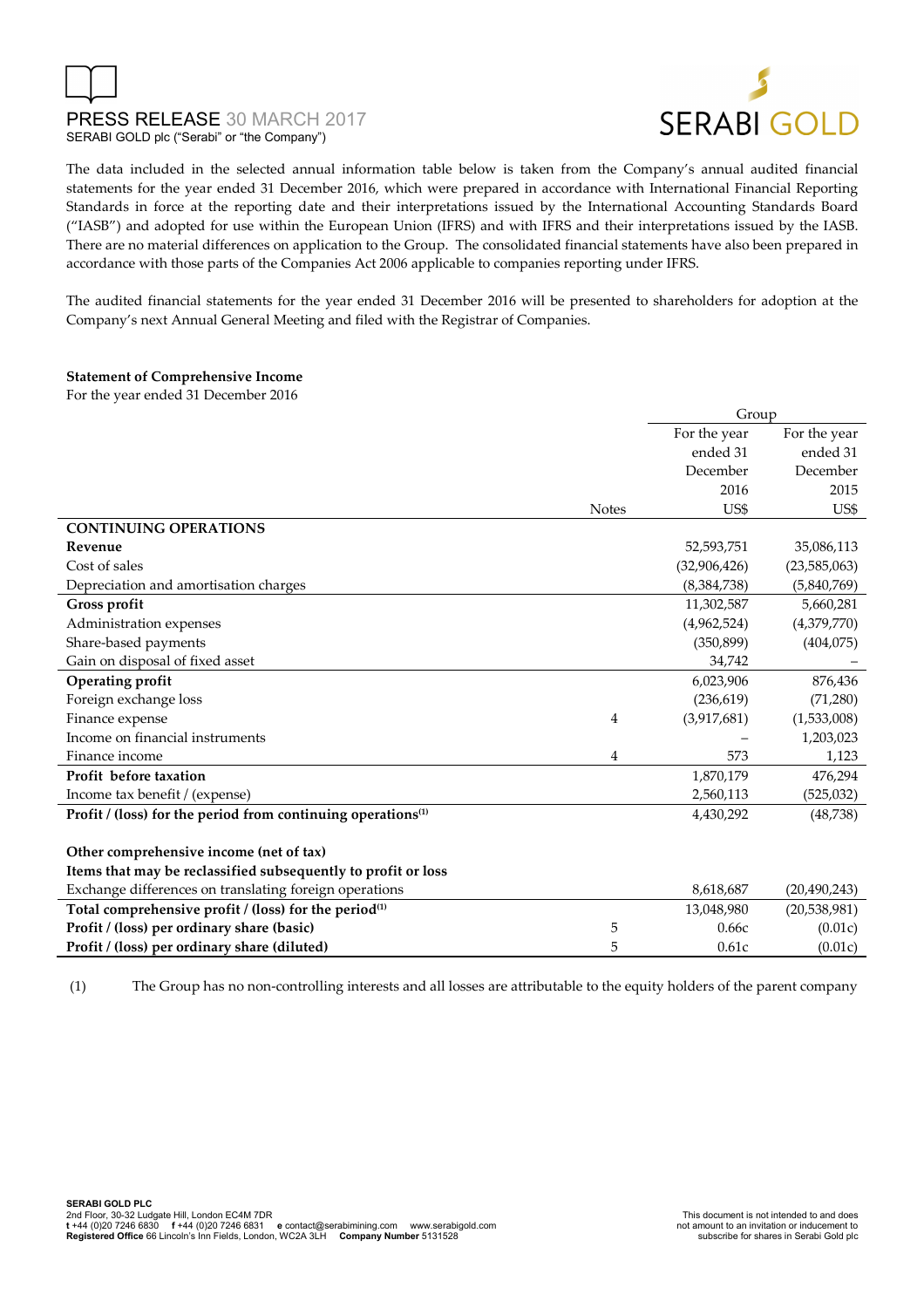



# **Balance Sheet as at 31 December 2016**

|                                            | Group        |                |
|--------------------------------------------|--------------|----------------|
|                                            | 2016         | 2015           |
|                                            | US\$         | US\$           |
| Non-current assets                         |              |                |
| Development and deferred exploration costs | 9,990,789    | 8,679,246      |
| Property, plant and equipment              | 45,396,140   | 40,150,484     |
| Deferred taxation                          | 3,253,630    |                |
| Total non-current assets                   | 58,640,559   | 48,829,730     |
| <b>Current assets</b>                      |              |                |
| Inventories                                | 8,110,373    | 6,908,790      |
| Trade and other receivables                | 1,233,049    | 6,133,284      |
| Prepayments                                | 3,696,550    | 2,429,506      |
| Cash and cash equivalents                  | 4,160,923    | 2,191,759      |
| <b>Total current assets</b>                | 17,200,895   | 17,663,339     |
| <b>Current liabilities</b>                 |              |                |
| Trade and other payables                   | 4,722,139    | 4,212,803      |
| Interest-bearing liabilities               | 2,964,057    | 11,385,155     |
| Accruals                                   | 635,446      | 226,197        |
| <b>Total current liabilities</b>           | 8,321,642    | 15,824,155     |
| Net current assets                         | 8,879,253    | 1,839,184      |
| Total assets less current liabilities      | 67,519,812   | 50,668,914     |
| Non-current liabilities                    |              |                |
| Trade and other payables                   | 2,211,078    | 1,857,914      |
| Provisions                                 | 1,851,963    | 1,898,714      |
| Interest-bearing liabilities               | 77,798       | 128,641        |
| Total non-current liabilities              | 4,140,839    | 3,885,269      |
| Net assets                                 | 63,378,973   | 46,783,645     |
|                                            |              |                |
|                                            |              |                |
| Equity                                     |              |                |
| Share capital                              | 5,540,960    | 5,263,182      |
| Share premium reserve                      | 1,722,222    |                |
| Option reserve                             | 1,338,652    | 2,747,415      |
| Other reserves                             | 3,051,862    | 450,262        |
| <b>Translation reserve</b>                 | (30,607,848) | (39, 226, 535) |
| Retained surplus                           | 82,333,125   | 77,549,321     |
| Equity shareholders' funds attributable to |              |                |

**owners of the parent** 63,378,973 46,783,645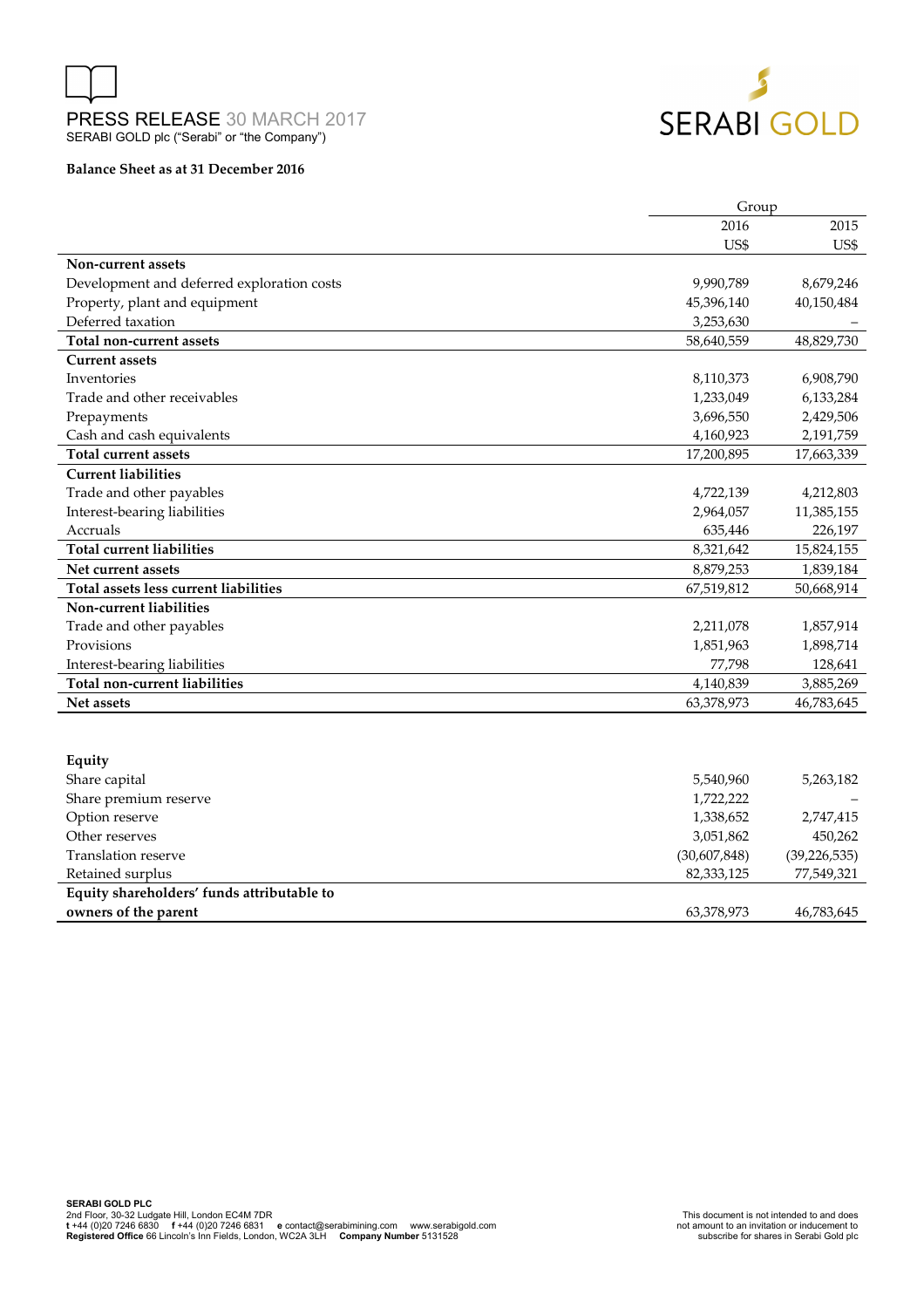



# **Statements of Changes in Shareholders' Equity**

For the year ended 31 December 2016

|                         |                |                |             |           |                | (Accumulated |                |
|-------------------------|----------------|----------------|-------------|-----------|----------------|--------------|----------------|
|                         |                |                | Share       |           |                | $losses)$ /  |                |
|                         | Share          | Share          | option      | Other     | Translation    | retained     |                |
| Group                   | capital        | premium        | reserve     | reserves  | reserve        | surplus      | Total equity   |
|                         | US\$           | US\$           | US\$        | US\$      | US\$           | US\$         | US\$           |
| Equity shareholders'    |                |                |             |           |                |              |                |
| funds at 31 December    |                |                |             |           |                |              |                |
| 2014                    | 61,668,212     | 67,656,848     | 2,400,080   | 450,262   | (18, 736, 292) | (46,520,559) | 66,918,551     |
| Foreign currency        |                |                |             |           |                |              |                |
| adjustments             |                |                |             |           | (20, 490, 243) |              | (20, 490, 243) |
| Loss for year           |                |                |             |           |                | (48, 738)    | (48, 738)      |
| Total comprehensive     |                |                |             |           |                |              |                |
| loss for the year       |                |                |             |           | (20, 490, 243) | (48, 738)    | (20, 538, 981) |
| Cancellation of share   |                |                |             |           |                |              |                |
| premium                 |                | (67, 656, 848) |             |           |                | 67,656,848   |                |
| Cancellation of         |                |                |             |           |                |              |                |
| deferred shares         | (56, 405, 030) |                |             |           |                | 56,405,030   |                |
| Share options lapsed in |                |                |             |           |                | 56,740       |                |
| period                  |                |                | (56,740)    |           |                |              |                |
| Share option expense    |                |                | 404,075     |           |                |              | 404,075        |
| Equity shareholders'    |                |                |             |           |                |              |                |
| funds at 31 December    | 5,263,182      |                | 2,747,415   | 450,262   | (39, 226, 535) | 77,549,321   | 46,783,645     |
| 2015                    |                |                |             |           |                |              |                |
| Foreign currency        |                |                |             |           | 8,618,687      |              | 8,618,687      |
| adjustments             |                |                |             |           |                |              |                |
| Profit for year         |                |                |             |           |                | 4,430,292    | 4,430,292      |
| Total comprehensive     |                |                |             |           | 8,618,687      |              |                |
| income for the year     |                |                |             |           |                | 4,430,292    | 13,048,979     |
| Transfer to taxation    |                |                |             |           |                |              |                |
| reserve                 |                |                |             | 2,690,401 |                | (2,690,401)  |                |
| Shares issued in period | 277,778        | 1,722,222      |             |           |                |              | 2,000,000      |
| Release of fair value   |                |                |             |           |                |              |                |
| provision on            |                |                |             |           |                | 1,195,450    | 1,195,450      |
| convertible loan        |                |                |             |           |                |              |                |
| Warrants lapsed         |                |                |             | (88, 801) |                | 88,801       |                |
| Share options lapsed in |                |                | (1,759,662) |           |                |              |                |
| period                  |                |                |             |           |                | 1,759,662    |                |
| Share option expense    |                |                | 350,899     |           |                |              | 350,899        |
| Equity shareholders'    |                |                |             |           |                |              |                |
| funds at 31 December    | 5,540,960      | 1,722,222      | 1,338,652   | 3,051,862 | (30,607,848)   | 82,333,125   | 63,378,973     |
| 2016                    |                |                |             |           |                |              |                |

Other reserves comprises a merger reserve of US\$361,461 and a taxation reserve of US\$2,690,401 (2015: merger reserve of US\$361,461 and warrant reserve of US\$88,801).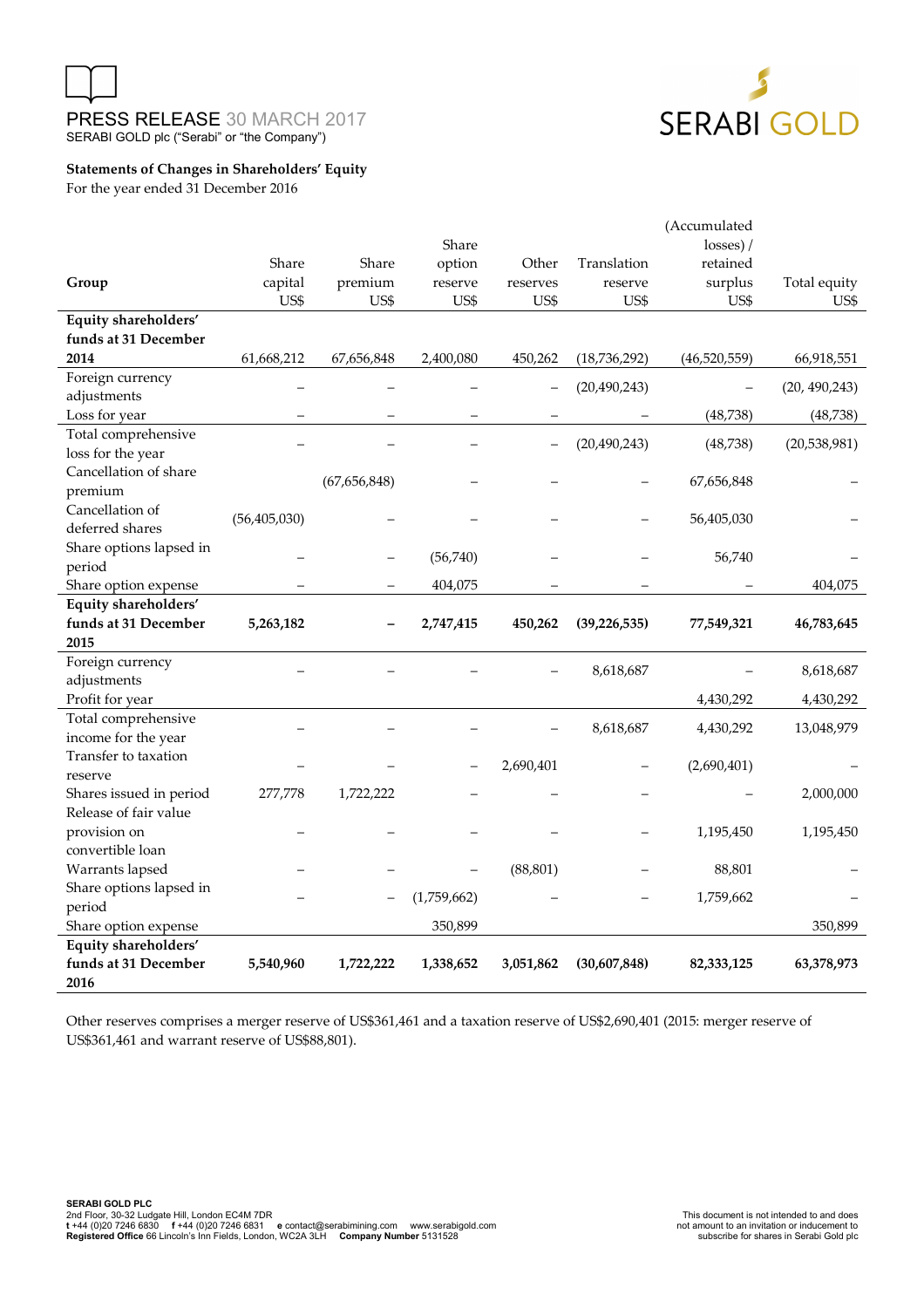



For the year ended 31 December 2016



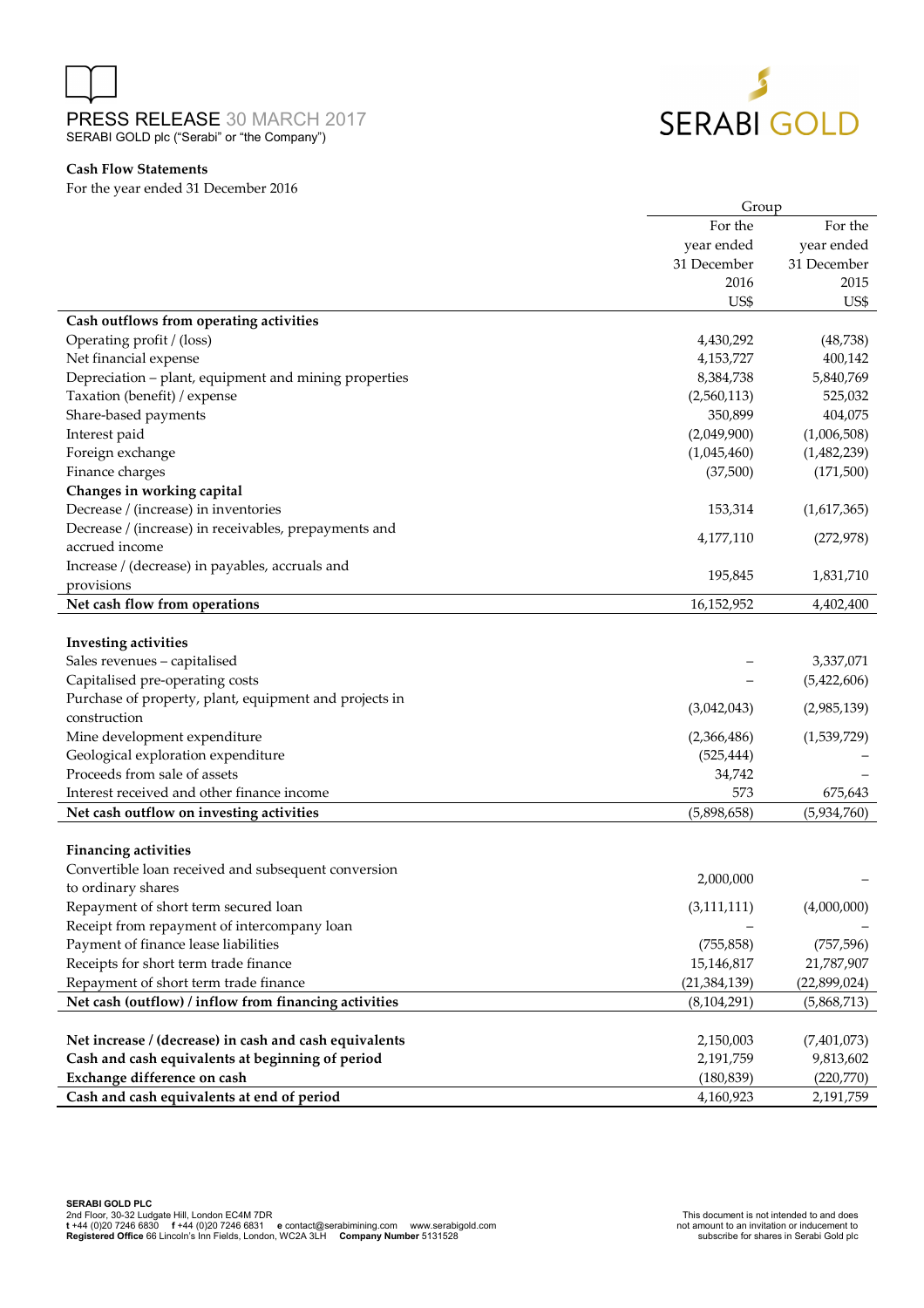



# **Notes**

# **1. General Information**

The financial information set out above for the years ended 31 December 2016 and 31 December 2015 does not constitute statutory accounts as defined in Section 434 of the Companies Act 2006, but is derived from those accounts. Whilst the financial information included in this announcement has been compiled in accordance with International Financial Reporting Standards ("IFRS") this announcement itself does not contain sufficient financial information to comply with IFRS. A copy of the statutory accounts for 2015 has been delivered to the Registrar of Companies and those for 2016 will be submitted for approval by shareholders at the Annual General Meeting. The full audited financial statements for the years end 31 December 2016 and 31 December 2015 do comply with IFRS.

## **2. Auditor's Opinion**

The auditor has issued an unqualified opinion in respect of the financial statements which does not contain any statements under the Companies Act 2006, Section 498(2) or Section 498(3). The auditor has raised an Emphasis of Matter in relation to going concern and the availability of finance as follows:

*"In forming our opinion, which is not modified, we have considered the adequacy of the disclosures made in Note 1(a) to the financial statements concerning the group's ability to continue as a going concern.* 

*Whilst the Group expects to have sufficient cash flow from its forecast production to finance its on-going operational requirements, to repay its secured loan facilities and to, at least in part, fund exploration and development activity on its other gold properties, the Group remains a small scale gold producer with limited cash resources. It is therefore susceptible to any unplanned interruption or reduction in gold production, unforeseen reductions in the gold price or appreciation of the Brazilian currency all of which could adversely affect the level of free cash flow that the Group can generate on a monthly basis. In the event that the Group is unable to generate sufficient free cash flow to meet its financial obligations as they fall due or to allow it to finance exploration and development activity on its other gold properties additional sources of finance may be required. The Group is currently in negotiations to increase and extend its loan facilities, but they have not been finalised.* 

*These conditions indicate the existence of a material uncertainty which may cast significant doubt about the Group's ability to continue as a going concern. The financial statements do not include the adjustments that would result if the Company and the Group were unable to continue as a going concern."* 

NB: The reference to note 1(a) in the above is a reference to the Basis of preparation note contained within the financial statements from which the extract reproduced below referring to Going Concern is taken.

# **3. Basis of Preparation**

The financial statements have been prepared in accordance with International Financial Reporting Standards ("IFRS") in force at the reporting date and their interpretations issued by the International Accounting Standards Board ("IASB") as adopted for use within the European Union and with IFRS and their interpretations issued by the IASB. The consolidated financial statements have also been prepared in accordance with those parts of the Companies Act 2006 applicable to companies reporting under IFRS.

At the date of authorisation of the financial statements, the following standards and relevant interpretations, which have not been applied in these financial statements, were in issue but not yet effective (and some of which were pending endorsement by the EU):

IAS 12 (amended) Recognition of Deferred Tax Asset for Unrealised Losses IFRS 16 Leases IAS 7 Disclosure Initiative lFRIC 22 Foreign Currency Transactions and Advance Consideration lFRS 9 Financial Instruments lFRS 15 Revenue from Contracts lFRS 2 (amended) Classification and Measurement of Share-based Payment Transactions lFRS 15 Clarification to IFRS 15 Revenue from Contracts with Customers Annual improvements to IFRSs: 2014-2016 Cycle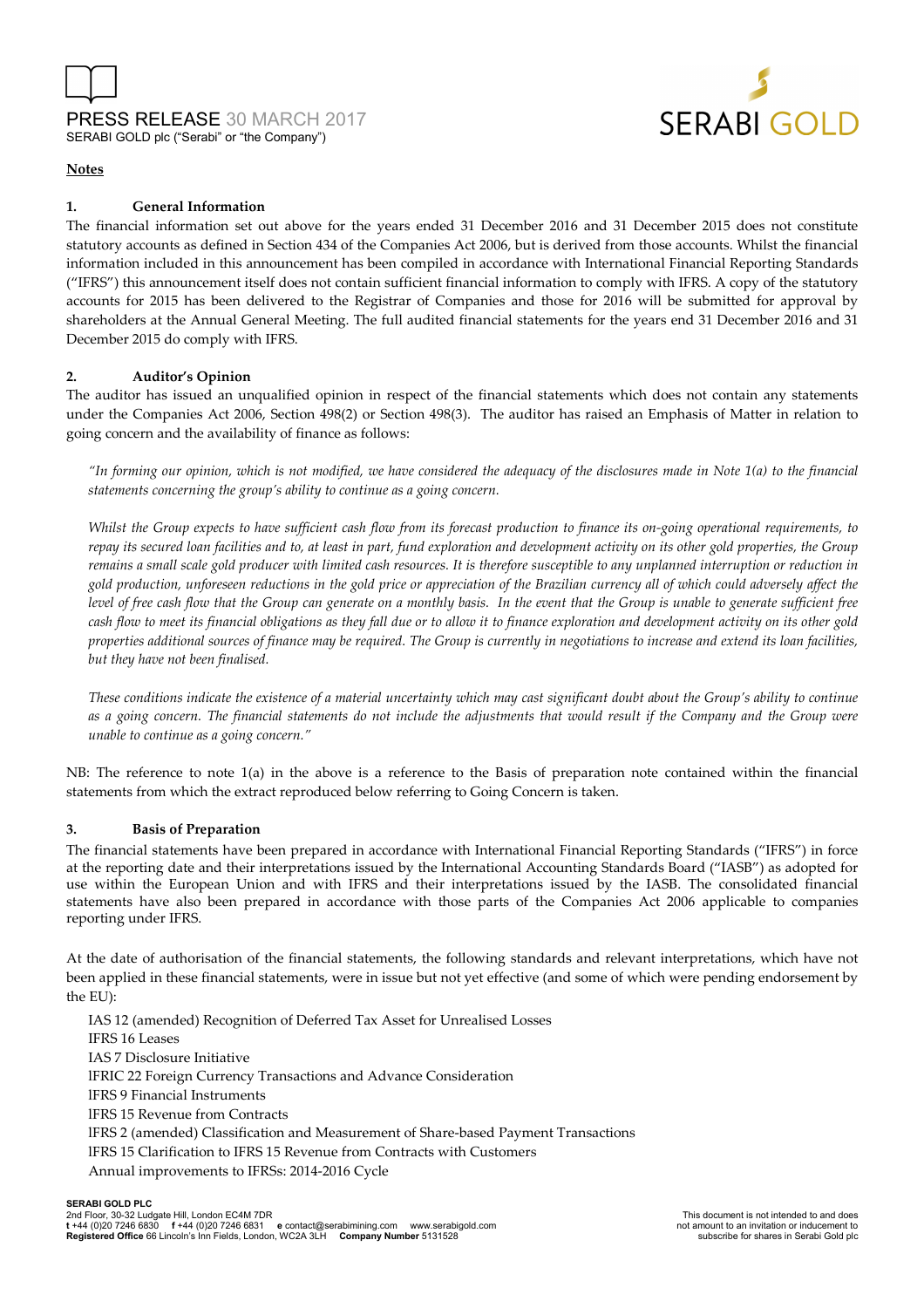

The Group considers that the only standard that may have any impact is IFRS 9. The new standard will replace existing accounting standards. It is applicable to financial assets and liabilities and will introduce changes to existing accounting concerning classification, measurement and impairment (introducing an expected loss method). The Group considers that whilst IFRS 15 and IFRS 16 may impact on the Group the effect will not be significant. The operating leases held by the Company are of low value and revenue contracts usually contain a single performance criteria that is satisfied at a point in time. The Group will adopt the above standards at the time stipulated by that standard. The Group does not at this time anticipate voluntary early adoption of any of the standards.

# *Going concern and availability of finance*

On 1 February 2016, the Group announced that, with effect from 1 January 2016, the Sao Chico Mine had achieved Commercial Production. The Palito Mine has been in Commercial Production since 1 July 2014.

The Directors anticipate the Group now has access to sufficient funding for its immediate projected needs. The Group expects to have sufficient cash flow from its forecast production to finance its on-going operational requirements, to repay its secured loan facilities and to, at least in part, fund exploration and development activity on its other gold properties. The secured loan facility is repayable by 31 August 2017 and at 31 December 2016, the amount outstanding under this facility was US\$1.37 million (2015: US\$4.0 million). The Group is currently in negotiations to increase and extend the terms of its loan facilities.

The Directors consider that the Group's operations are performing at the levels that they anticipate but the Group remains a small scale gold producer with limited cash resources to support any unplanned interruption or reduction in gold production, unforeseen reductions in the gold price or appreciation of the Brazilian currency, all of which could adversely affect the level of free cash flow that the Group can generate on a monthly basis. In the event that the Group is unable to generate sufficient free cash flow to meet its financial obligations as they fall due or to allow it to finance exploration and development activity on its other gold properties, additional sources of finance may be required. Should additional working capital be required the Directors consider that further sources of finance could be secured within the required timescale.

On this basis, the Directors have therefore concluded that it is appropriate to prepare the financial statements on a going concern basis. However, there is no certainty that such additional funds either for working capital or for future development will be forthcoming and these conditions indicate the existence of a material uncertainty which may cast significant doubt over the Group's ability to continue as a going concern and, therefore, that it may be unable to realise its assets and discharge its liabilities in the normal course of business. The financial statements do not include the adjustments that would result if the Group was unable to continue as a going concern.

## **4. Finance Income and expense**

|                                                | Group         |             |  |
|------------------------------------------------|---------------|-------------|--|
|                                                | For the       | For the     |  |
|                                                | year ended    | year ended  |  |
|                                                | 31 December   | 31 December |  |
|                                                | 2016          | 2015        |  |
|                                                | US\$          | US\$        |  |
| Interest on trade financing loan               | (256, 898)    | (364, 656)  |  |
| Finance cost on secured loan facility          | (672, 331)    | (526, 500)  |  |
| Interest payable on secured loan facility      | (281, 333)    | (586, 667)  |  |
| Interest payable on finance leases             | (36, 194)     | (32, 388)   |  |
| Interest payable on convertible loan           | (137, 049)    |             |  |
| Fair value provision on convertible loan (1)   | (1, 195, 450) |             |  |
| Expense from gold hedging activities           | (1,338,426)   |             |  |
| Other finance-related expenses                 |               | (22,797)    |  |
| Interest payable                               | (3,917,681)   | (1,533,008) |  |
| Release of fair value for call options granted |               | 196,330     |  |
| Release of fair value for warrants issued (2)  |               | 332,173     |  |
| Income from gold hedging activities            |               | 674,520     |  |
| <b>Gains on financial instruments</b>          |               | 1,203,023   |  |
| Finance income on short-term deposits          | 573           | 1,123       |  |
| Net finance expense                            | (3,917,108)   | (328, 862)  |  |